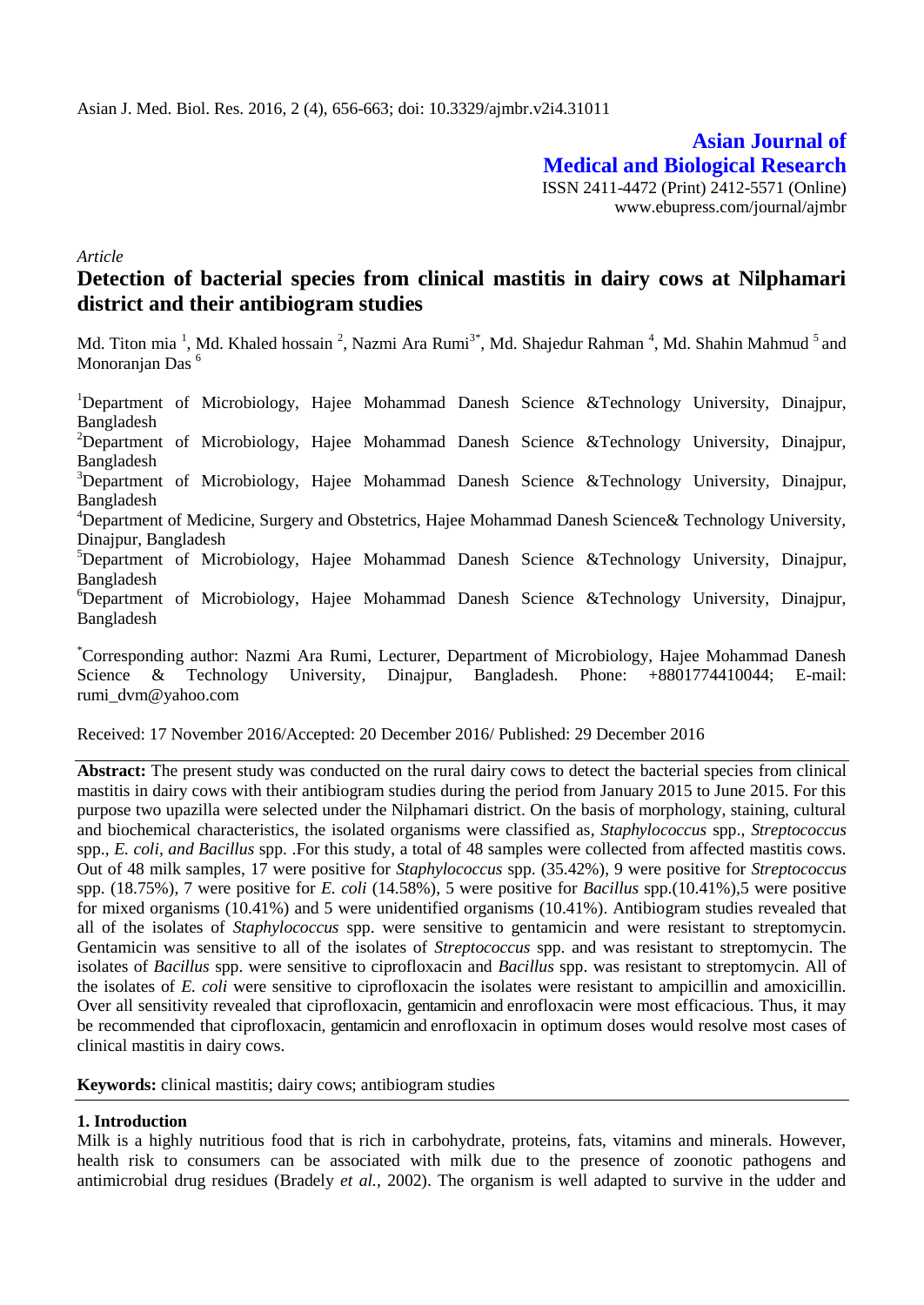usually establishes mild subclinical infection of long duration. Bacteria are shed into milk from infected quarters. Transmission occurs mainly at milking time through contaminated milking machines, clothes and hands of milkers or machine operators (Radostitis *et al.,* 1994). Mastitis remains the most common disease of dairy cattle, causing the biggest economic losses to the dairy industry (Halasa *et al.,* 2007).Mastitis occurs when leukocytes are released into the mammary gland, usually in response to an invasion of bacteria into the teat canal or other microorganisms but also may be caused by stress and physical injuries (Ruegg *et al.,* 2001). Mastitis is also associated with a number of zoonotic diseases in which milk acts as a vehicle of infection (Samad *et al.,* 2008). Mastitis is usually classified as sub-clinical, acute, subacute, chronic and gangrenous based on etiopathological findings and observations. Clinical cases of mastitis are characterized by the presence of one or more of symptoms such as abnormal milk, udder swelling and systemic signs including elevated temperature, lethargy and anorexia (Eriskine *et al.,* 2001; Gharagozloo *et al.,* 2007). Mastitis is one of the most costly and troublesome diseases in dairy cows. Mastitis has been reported a serious health problem of livestock (Ahmad, 2001; Bachaya, *et al.,* 2011) and is responsible for heavy economic losses in dairy industry (Bachaya *et al.,* 2011; Yousaf *et al.,* 2012) as it reduces milk yield, profit margins, and quality of milk and milk products in all dairy-producing countries of the world. Bovine mastitis is a global problem as it adversely affects animal health, quality and quantity of milk and so economics of milk production and every country including developed ones suffer from huge financial losses (Sharma *et al.,* 2004). Mastitis has significantly constrained in the development of the dairy industry in Bangladesh. The most important pathogens involved in bovine mastitis worldwide are *Staphylococcus aureus*, *Streptococcus uberis*, *Streptococcus dysgalactiae*, *Streptococcus agalactiae*, *Escherichia coli* and *Klebsiella* spp. (Olde *et al.,* 2008). *Staphylococcus aureus, Escherichia coli, Streptococcus* spp.*, Corynebacterium bovis, Klebsiella* spp.*, Pseudomonas aeruginosa* etc. are of the major pathogens causing mastitis. Mastitis has economic significance to dairy farms as it causes a reduction in milk quality and loss of production (Lim *et al.,* 2004 and Lira *et al.,* 2004). *Staphylococcus* spp. is a major pathogen for cattle, causing various forms of subclinical and clinical mastitis (Ibrahim *et al.,* 2009). Two groups of virulence factors (leukotoxins and superantigens) are supposed to play an important role in the initiation and exacerbation of this disease (Schuberth *et al.,* 2001). The presence of *E. coli* in milk and dairy products results either from lactating animals through mastitis or contaminated udder or environmental sources through faulty sterilization of utensils, improper preparation of dairy animals and using contaminated water supplies (Bradley *et al.,* 2007). *S. aureus* and *E. coli* are most commonly isolated pathogen from the clinical mastitis (Contreras *et al.* 2003). Coagulase negative *staphylococci* are the most frequently isolated pathogens from the subclinical mastitis in dairy cows (McDougall *et al.,* 2002; Contreras *et al.,* 2003). One key component of better control of this disease is identification of the causative bacterial agent during udder infections in cows. Targeting antimicrobial treatment of animal infections such as mastitis against the causal agent is generally recommended (Constable *et al.,* 2008). One important reason for treatment failure is assumed to be the indiscriminate use of antibacterial drugs without testing in vitro sensitivity of the causal organisms (Garg, 2001). The potential impact of transmission of resistant bacteria to humans via the food chain, as in bulk milk with sub-clinical mastitis is a public health problem (Sol *et al.,* 2000). It is therefore, important to study the sensitivity pattern of different bacteria isolated from mastitis from time to time in different geographical zones of the country in order to formulate appropriate therapeutic measures. Therefore, the objectives of this study are to isolate and identify the causative bacterial species of mastitis in dairy cows at Nilphamari district with their antibiogram profiles in the study area.

### **2. Materials and Methods**

### **2.1. Collection of samples**

The study was carried out on dairy cows at Saidpur upazila and Sadar upazila in Nilphamari district during the period from January 2015 to June 2015.The collected samples were brought to the bacteriology laboratory of the department of microbiology under the faculty of Veterinary and Animal Science, Hajee Mohammad Danesh science and Technology University (HSTU), Dinajpur. A total of 48 milk samples were randomly collected directly from apparently clinically mastitis affected cows then 10 ml of milk were taken in sterilized test tubes with rubber cap, using routine techniques for aseptic infection. The samples were carried to the laboratory in an ice box contained ice and processed for the isolation and characterization of bacteria subsequently and kept in incubator at  $37^{\circ}$ C for 24 hours for the isolation and identification.

### **2.2. Isolation of associated bacteria**

Bacteriological examination were carried out using standard method for aerobic bacteria and fungi (Brown, A.E. 2005) for the detection of bacteria, all samples were serially diluted and plated on Nutrient agar and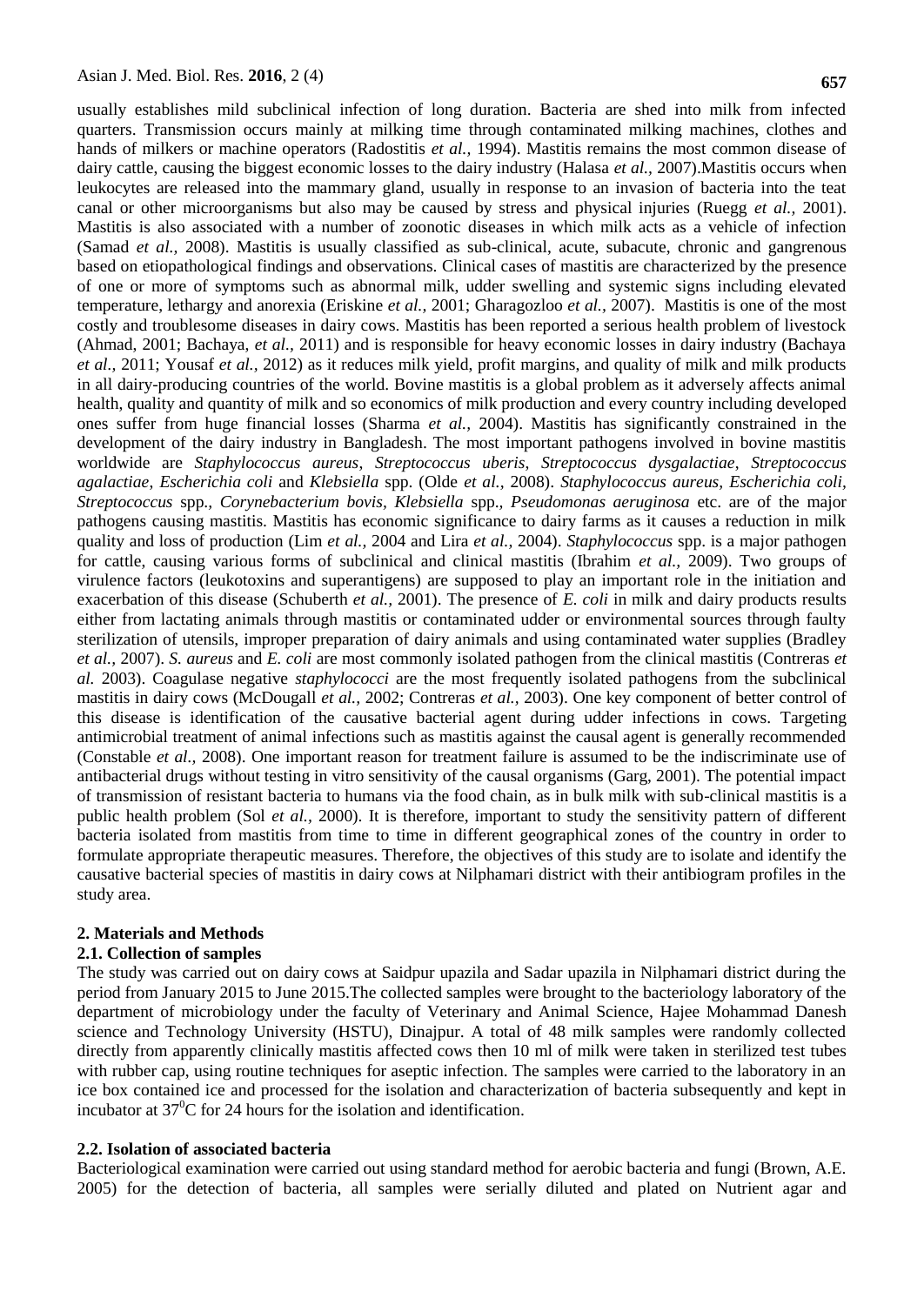subsequently incubated at  $37^{\circ}$ C for 24 hours. Primary culture was performed in Nutrient agar and Nutrient broth media. For sub-culturing, suspected bacteria were inoculated separately onto different bacteriological agar media under aseptic condition and incubated at  $37^{\circ}$ C for 24 hours. Pure cultures were achieved as per procedures described by OIE (2000), Merchant and Packer (1967) and Cowan (1985).

# **2.3. Identification of associated bacteria**

Cultural, morphological and biochemical characteristics were studied in order to identify the bacterial flora. The cultural characteristics or colonial morphology of the bacteria grown on the nutrient and blood agar media were recorded. Gram staining was performed to study the morphology and staining characteristics of bacteria according to the technique described by Merchant and Packer (1967). Biochemical tests, such as sugar fermentation, coagulase, catalase, MR, VP, and indole tests, were performed per standard methods (Cheesbrough, 1985).

# **2.4. The antibiotic sensitivity**

To determine the antibiotic sensitivity patterns of different bacterial isolates by disk diffusion method, different types of commercially available antimicrobial discs (Oxoid Ltd., UK) were used. A previously described disc diffusion process, known as Kirby- Bauer method (Bauer *et al.,* 1966; Jakaria *et al.* 2012) was used to determine the susceptibility of the bacterial isolates against selected antibiotic agents. For this purpose, eight different antibiotic discs were obtained from commercial sources (Oxoid Ltd, Baring-stoke, Hampshire, England). The selected antibiotics used were Ciprofloxacin (5 μg/disc), Enrofloxacin (5 μg/disc), Amoxicillin (10 μg/disc), Streptomycin (10μg/disc), Erythromycin (15 μg/disc), Ampicillin (10 μg/disc) and Gentamicin (30 μg/disc). The interpretation on susceptibility was done according to the guidelines of Clinical and Laboratory Standard Institute (CLSI, 2007; formerly known as NCCLS).

# **3. Results**

# **3.1. Isolation and identification of bacterial species**

Isolation of bacterial flora directly from apparently clinically mastitis affected cows was identified as *Staphylococcus* spp. *Streptococcus* spp., *Bacillus* spp.*,* and *E. coli* (Table. 1).

| Table 1. Bacterial loads isolated from clinical mastitis milk samples (n=48) from dairy cows at Saidpur |  |  |  |  |  |  |  |
|---------------------------------------------------------------------------------------------------------|--|--|--|--|--|--|--|
| and Sadar upazila of Nilphamari district.                                                               |  |  |  |  |  |  |  |

| Name of the isolated bacteria              | No. of isolates |         | <b>Prevalence</b> |  |  |
|--------------------------------------------|-----------------|---------|-------------------|--|--|
| Staphylococcus spp.                        | 17              |         | 35.45 %           |  |  |
| Streptococcus spp.                         |                 |         | 18.75 %           |  |  |
| Escherichia coli                           |                 |         | 14.58 %           |  |  |
| <i>Bacillus</i> spp.                       |                 |         | 10.41 %           |  |  |
| <b>Mixed organisms:</b>                    |                 |         | 10.41%            |  |  |
| $E.$ coli + Streptococcus spp.             |                 | $2+3=5$ |                   |  |  |
| $Staphylococcus$ spp. + Streptococcus spp. | 3               |         |                   |  |  |
| Unclassified                               |                 |         | 10.41 %           |  |  |
| <b>Total</b>                               | 48              |         | $100\%$           |  |  |

# **3.1.1. Cultural characterization and isolation of bacterial species**

In nutrient agar *staphylococcus spp.* produce circular, small, smooth, convex and gray-white or yellowish colonies and in blood agar media produce beta types of hemolysis (Table 2). *Streptococcus* spp produce circular, small, smooth, convex and gray-white colonies (Table 3). *Escherichia coli* on EMB agar produce smooth, circular, black color colonies with metallic sheen and on MC agar produce bright pink color smooth colonies (Table 4). *Bacillus* spp. on blood agar produce large, creamy, colonies with hemolysis and on nutrient agar produce thick, greyish white or cream colored colonies (Table 5).

# **3.1.2. Identification of bacteria by biochemical tests**

In biochemical test *Staphylococcus spp*. produce acid and gas on dextrose, Maltose, lactose, sucrose and mannitol test. Catalase, MIU, TSI, MR test show positive result but indole test shows negative result (Table 2). *Streptococcus* spp. produce positive result on MR and Catalase test but make negative result on indole test (Table 3). *Escherichia coli* also produce acid and gas on dextrose, Maltose, lactose, sucrose and mannitol test and Catalase, indole, MR, MIU, TSI slant reactor show positive result (Table 4). *Bacillus* spp. produce acid and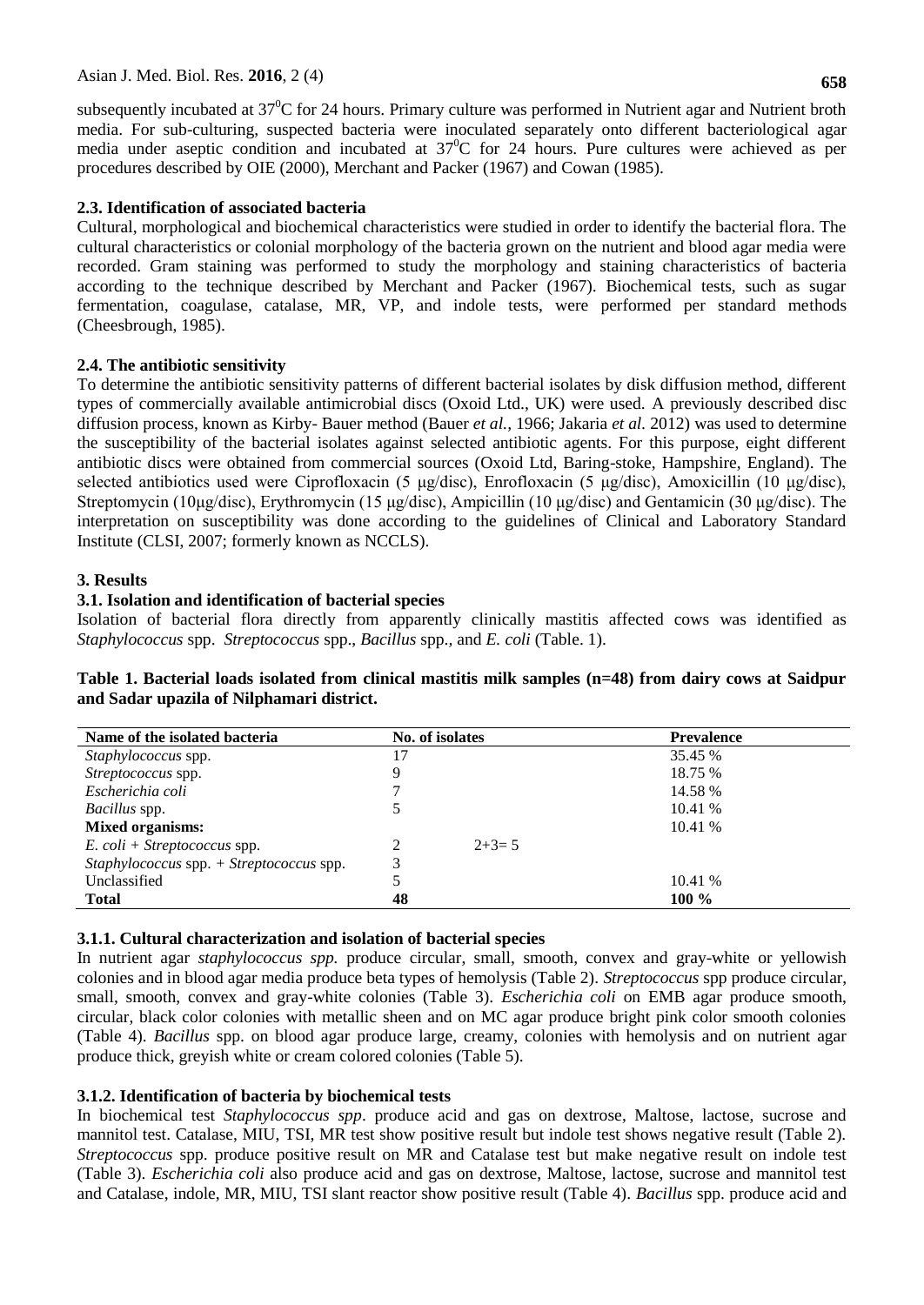gas on dextrose, maltose, lactose, sucrose and mannitol test, catalase and indolent test produce positive reaction but MR test show negative reaction (Table 5).

| <b>Cultural characteristics</b> |                             | <b>Biochemical</b>     |                | <b>Staining and morphological</b> |
|---------------------------------|-----------------------------|------------------------|----------------|-----------------------------------|
|                                 |                             | <b>Characteristics</b> |                | <b>Characteristics</b>            |
| <b>Blood Agar</b>               | Nutrient Agar               | <b>Tests</b>           | Results        | Staining properties               |
| $\beta$ -Type<br>οf             | Circular,<br>small,         | Dextrose               | Acid and Gas   |                                   |
| hemolysis<br>were               | smooth, convex and          | Maltose                | Acid and Gas   | Gram positive cocci arranged'     |
| produced                        | gray-white<br><sub>or</sub> | Lactose                | Acid and Gas   | in grape like cluster             |
|                                 | yellowish<br>colonies       | <b>Sucrose</b>         | Acid and Gas   |                                   |
|                                 | were produced               | Mannitole              | Acid and Gas   |                                   |
|                                 |                             | Catalase test          | $^{+}$         |                                   |
|                                 |                             | MIU test               | $^{+}$         |                                   |
|                                 |                             | TSI test               | $^{+}$         |                                   |
|                                 |                             | MR test                | $^{+}$         |                                   |
|                                 |                             | Indole test            | $\overline{a}$ |                                   |

| Table 2. Cultural, morphological and biochemical properties of isolated Staphylococcus spp. |  |  |
|---------------------------------------------------------------------------------------------|--|--|
|---------------------------------------------------------------------------------------------|--|--|

Legends:  $MR = Methyl-Red$ ,  $+ = Positive reaction$ ,  $- = Negative reaction$ , TSI= Triple Sugar Iron, MIU=Motility Indole Urease

|  |  |  |  | Table 3. Cultural, morphological and biochemical properties of isolated Streptococcus spp. |  |
|--|--|--|--|--------------------------------------------------------------------------------------------|--|
|--|--|--|--|--------------------------------------------------------------------------------------------|--|

| <b>Cultural characteristics</b> |                             | <b>Biochemical</b>     |                | <b>Staining and morphological</b> |
|---------------------------------|-----------------------------|------------------------|----------------|-----------------------------------|
|                                 |                             | <b>Characteristics</b> |                | <b>Characteristics</b>            |
| <b>Blood Agar</b>               | Nutrient Agar               | Tests                  | <b>Results</b> | Staining properties               |
| $\beta$ -Type                   | of Circular, small, smooth, | Indole test            | $\blacksquare$ | Gram positive, cocci shape,       |
| hemolysis<br>were               | convex and gray-white       | MR test                |                | arranged in chain form            |
| produced                        | colonies were produced.     | Catalase test          |                |                                   |

Legends:  $MR = Methyl-Red test, + = Positive reaction, - = Negative reaction, MR = Methyl-Red$ 

# **Table 4. Cultural, morphological and biochemical properties of isolated** *Escherichia coli.*

| <b>Cultural characteristics</b>                                                       |                                                                                        | <b>Biochemical</b><br><b>Characteristics</b>                                    |                                                                                         | <b>Staining and</b><br>morphological<br><b>Characteristics</b>                                                                   |
|---------------------------------------------------------------------------------------|----------------------------------------------------------------------------------------|---------------------------------------------------------------------------------|-----------------------------------------------------------------------------------------|----------------------------------------------------------------------------------------------------------------------------------|
| On EMB Agar<br>Smooth,<br>circular, black<br>color colonies<br>with metallic<br>sheen | On Mac Conkey Agar<br><b>Bright</b><br>pink color,<br>smooth colonies were<br>produced | <b>Tests</b><br>Dextrose<br>Maltose<br>Lactose<br><b>Sucrose</b><br>Mannitole   | Results<br>Acid and Gas<br>Acid and Gas<br>Acid and Gas<br>Acid and Gas<br>Acid and Gas | Staining properties<br>Gram-negative, pink colored,<br>small rod shaped organisms<br>arranged in single, pairs or<br>short chain |
| were produced                                                                         |                                                                                        | Catalase test<br>Indole test<br>MR test<br><b>MIU</b> test<br>TSI slant reactor | $^{+}$<br>$^{+}$<br>$^{+}$<br>$^{+}$<br>$^{+}$                                          |                                                                                                                                  |

Legends: MR = Methyl-Red, + = Positive reaction, TSI = Triple Sugar Iron, MIU = Motility Indole, Urease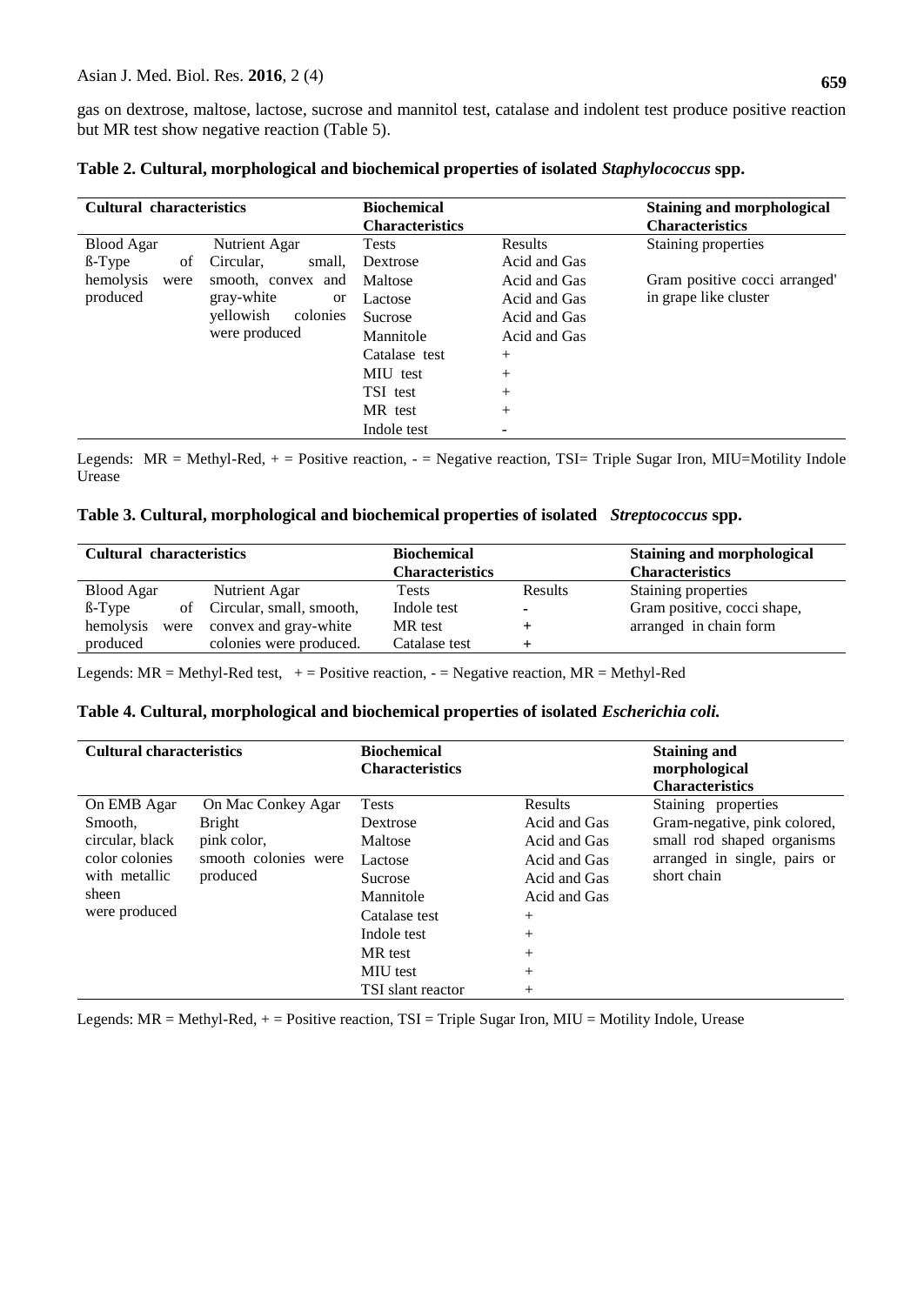| <b>Cultural characteristics</b> |                      | <b>Biochemical Characteristics</b> |                | <b>Staining and morphological</b><br><b>Characteristics</b> |  |  |
|---------------------------------|----------------------|------------------------------------|----------------|-------------------------------------------------------------|--|--|
| Blood Agar                      | Nutrient Agar        | <b>Tests</b>                       | <b>Results</b> | Staining properties                                         |  |  |
| creamy<br>Large,                | Thick, grayish white | Dextrose                           | Acid and Gas   | Gram-positive large rod<br>shaped                           |  |  |
| colonies with $\beta$           | or cream colored     | Maltose                            | Acid and Gas   | organisms arranged in chain.                                |  |  |
| hemolysis<br>were               | colonies were        | Lactose                            | Acid and Gas   |                                                             |  |  |
| produced                        | produced.            | <b>Sucrose</b>                     | Acid and Gas   |                                                             |  |  |
|                                 |                      | Mannitole                          | Acid and Gas   |                                                             |  |  |
|                                 |                      | Catalase test                      | $^{+}$         |                                                             |  |  |
|                                 |                      | MR test                            |                |                                                             |  |  |
|                                 |                      | Indole test                        | $^{+}$         |                                                             |  |  |

**Table 5. Cultural, morphological and biochemical properties of isolated** *Bacillus* **spp.**

Legends:  $MR = Methyl-Red$ ,  $+ = Positive reaction$ ,  $- = Negative reaction$ 

### **3.2. Results of antibiotic sensitivity assay of isolated bacteria**

Based on the susceptibility to antibiotics, the bacteria were categorized into three groups *viz*. sensitive, intermediate and resistance. Total seven antibiotics used in this study; all of the isolates of *Staphylococcus* spp. was sensitive to gentamicin and was resistant to streptomycin (Table 6). Gentamicin was sensitive to all of the isolates of *Streptococcus* spp. and was resistant to streptomycin (Table 7). The isolates of *Bacillus* spp. were sensitive to ciprofloxacin and *Bacillus* spp. was resistant to streptomycin (Table 8). All of the isolates of *E. coli* were sensitive to ciprofloxacin the isolates were resistant to ampicillin and amoxicillin (Table 9). Over all sensitivity revealed that ciprofloxacin, gentamicin and enrofloxacin were most efficacious (Table 10).

|  |  |  |  | Table 6. Antibiotic sensitivity pattern of Staphylococcus spp. (n=17). |  |
|--|--|--|--|------------------------------------------------------------------------|--|
|--|--|--|--|------------------------------------------------------------------------|--|

| Antibacterial agents | Disc concentration      |                  | No. of isolates  | Percentages $(\% )$ |                  |  |
|----------------------|-------------------------|------------------|------------------|---------------------|------------------|--|
|                      | $(\mu g / \text{disc})$ | <b>Sensitive</b> | <b>Resistant</b> | <b>Sensitive</b>    | <b>Resistant</b> |  |
| Streptomycin         | $10\mu$ g               |                  | 14               | 17.65               | 82.35            |  |
| Amoxicillin          | $10\mu$ g               |                  | Q                | 47.06               | 52.94            |  |
| Ampicillin           | $10\mu$ g               |                  | 8                | 52.94               | 47.06            |  |
| Enrofloxacin         | $5 \mu g$               | 12               |                  | 70.59               | 29.41            |  |
| Erythromycin         | $15 \mu$ g              | 14               |                  | 82.35               | 17.65            |  |
| Ciprofloxacin        | $5 \mu g$               | 16               |                  | 94.12               | 5.88             |  |
| Gentamicin           | $30 \mu g$              | 17               | 0                | 100                 |                  |  |

# **Table 7. Antibiotic sensitivity pattern of** *Streptococcus* **spp. (n=9).**

| <b>Antibacterial agents</b> | concentration<br>Disc   | No. of isolates  |                  | Percentages $(\% )$ |                  |
|-----------------------------|-------------------------|------------------|------------------|---------------------|------------------|
|                             | $(\mu g / \text{disc})$ | <b>Sensitive</b> | <b>Resistant</b> | <b>Sensitive</b>    | <b>Resistant</b> |
| Streptomycin                | $10\mu$ g               |                  | ð                | 11.11               | 88.89            |
| Amoxicillin                 | $10\mu$ g               |                  | 4                | 55.56               | 44.44            |
| Ampicillin                  | $10\mu$ g               |                  | 4                | 55.56               | 44.44            |
| Enrofloxacin                | $5 \mu g$               | 6                |                  | 66.67               | 33.33            |
| Erythromycin                | $15 \mu g$              |                  |                  | 77.78               | 22.22            |
| Ciprofloxacin               | $5 \mu g$               | 8                |                  | 88.89               | 11.11            |
| Gentamicin                  | $30 \mu g$              |                  |                  | 100                 |                  |

### **Table 8. Antibiotic sensitivity pattern of** *Bacillus* **spp. (n=5).**

| <b>Antibacterial agents</b> | Disc concentration      | No. of isolates  |                  | Percentages $(\% )$ |                  |
|-----------------------------|-------------------------|------------------|------------------|---------------------|------------------|
|                             | $(\mu g / \text{disc})$ | <b>Sensitive</b> | <b>Resistant</b> | <b>Sensitive</b>    | <b>Resistant</b> |
| Streptomycin                | $10\mu g$               |                  |                  | 20                  | 80               |
| Amoxicillin                 | $10\mu$ g               |                  |                  | 40                  | 60               |
| Ampicillin                  | $10\mu$ g               |                  |                  | 60                  | 40               |
| Enrofloxacin                | $5 \mu$ g               |                  |                  | 80                  | 20               |
| Erythromycin                | 15µg                    |                  |                  | 80                  | 20               |
| Ciprofloxacin               | $5 \mu$ g               |                  |                  | 100                 | 0.00             |
| Gentamicin                  | $30 \mu g$              |                  |                  | 100                 | 0.00             |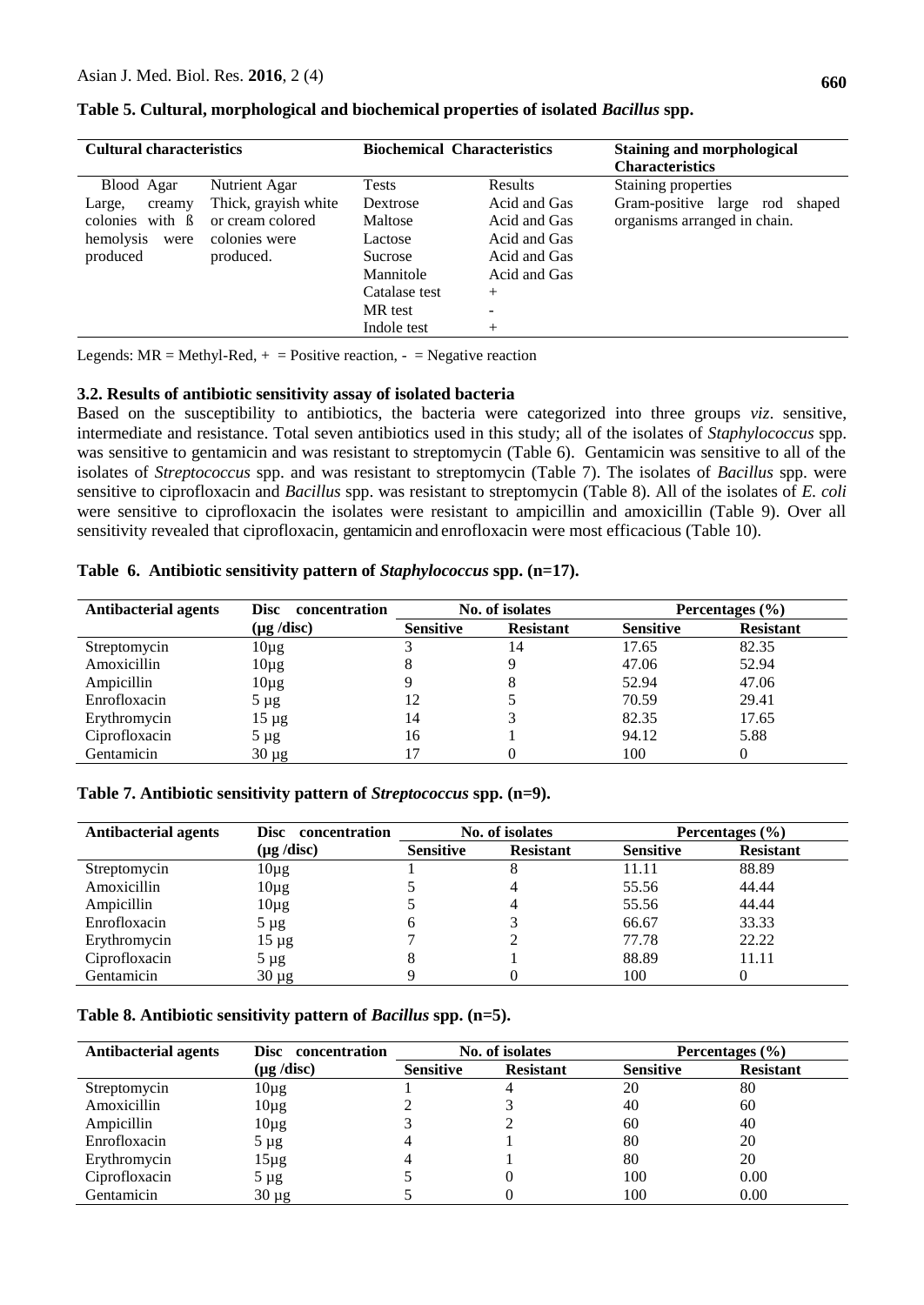| <b>Antibacterial agents</b> | <b>Disc</b><br>concentration | No. of isolates  |                  | Percentages $(\% )$ |                  |  |
|-----------------------------|------------------------------|------------------|------------------|---------------------|------------------|--|
|                             | $(\mu g / \text{disc})$      | <b>Sensitive</b> | <b>Resistant</b> | <b>Sensitive</b>    | <b>Resistant</b> |  |
| Ampicillin                  | $10\mu g$                    |                  |                  |                     | 100              |  |
| Amoxicillin                 | $10\mu$ g                    |                  |                  |                     | 100              |  |
| Streptomycin                | $10\mu$ g                    |                  |                  | 28.57               | 71.43            |  |
| Erythromycin                | $15 \mu g$                   |                  |                  | 28.57               | 71.43            |  |
| Enrofloxacin                | $5 \mu g$                    |                  |                  | 71.43               | 28.57            |  |
| Gentamicin                  | $30 \mu g$                   | <sub>0</sub>     |                  | 85.71               | 14.29            |  |
| Ciprofloxacin               | $5 \mu$ g                    |                  |                  | 100                 |                  |  |

**Table 9. Antibiotic sensitivity pattern of** *E. coli* **(n = 7).**

**Table 10. Antibiotic sensitivity assay of the isolated bacteria obtained from clinically affected mastitis cows.**

| Name of the isolates           | GN       | CIP      | ENR             | ERY     | AML | AMP                      |   |
|--------------------------------|----------|----------|-----------------|---------|-----|--------------------------|---|
| Staphylococcus spp. $(n=17)$   | $^{+++}$ |          |                 |         |     |                          |   |
| Streptococcus spp. $(n=9)$     | $^{+++}$ | $^{+++}$ |                 | $^{++}$ |     | $^{\mathrm{++}}$         | ۰ |
| <i>Bacillus spp.</i> ( $n=5$ ) | $^{+++}$ |          |                 |         |     |                          |   |
| E. coli $(n=7)$                | $^{+++}$ | $^{+++}$ | $^{\mathrm{+}}$ | $^{++}$ | ۰   | $\overline{\phantom{0}}$ |   |

Legends: (ENR= Enrofloxacin, ERY = Erythromycin, AMP= Ampicillin, CIP= Ciprofloxacin, GN= Gentamicin, S = Streptomycin, AML=Amoxycillin)

 $(++)$  = sensitive;  $(++)$  = moderate sensitive;  $(-)$  = resistant

### **4. Discussion**

In this experiment, 4 different types of bacteria were isolated from a total of 48 milk samples that were collected from cows. The isolated bacteria were *Staphylococcus spp. Streptococcus spp. Escherichia coli* and *Bacillus*  spp. Among 48 milk samples, 17 were *Staphylococcus* spp. (35.41%), 9 were *Streptococcus* spp.(18.75%), 7 were *E. coli* (14.58%), 5 were Bacillus spp. (10.41%), 5 were mixed organisms (10.41%), and 5 were unidentified organisms (10.41%) and Cultural examination expressed that *Staphylococcus* spp.(35.41%) to be predominant organisms followed by *Streptococcus* spp. (18.75%), *E. coli* (14.58%) and *Bacillus* spp. (10.48%).Our findings are in agreement with findings of Abdel-Radyand Sayed (2009) in which they isolated *Staphylococcus* spp.*, bacillus* spp.*. and Escherichia coli* from the positive mastitis samples with prevalence 52.5%, 31.5% and 16.25% respectively. Similarly Mahbub-E-Elahi *et al.* (1996) reported that *Staphylococcus aureus* (31.33*%), Streptococcus* spp.(14%), *Eschecrichia coli* (16.00%), *Bacillus* spp. (4.67%) were responsible for mastitis. Rashad- Munir *et al.* (2003) isolated *staphylococci (Staphylococcus aureus*, *Staphylococcus epidermidis* 46.8%, 89 samples), *Streptococcus* spp. (18.4%), *Escherichia coli* (21.0%, 40 samples). Khan and Muhammad (2005) also report that *Staphylococcus aureus* showed the highest (45%) frequency followed by *Streptococcus* spp.(23%), *E. coli* (18%) and *Bacillus* spp. (14%) are responsible clinical mastitis. Above all reports are more or less similar this experiment. The frequency distributions of different species of bacterial isolates in different milk samples were found variable. Result of the present study indicates that all the three different types of bacteria were not present in the same milk sample collected from the clinical mastitis cows. *Staphylococcus* spp. have been recorded of the main pathogens of clinical mastitis in cows. The different isolates of *Staphylococcus* spp*., Streptococcus* spp*., E. coli and Bacillus* spp*.* showed identical results in different biochemical tests including sugar fermentation, catalase, methyl red and indole test. The actual causes for which the manifestation of an identical result in biochemical tests by the three groups of known identified isolates were not clear. It is not unlikely that almost all isolates in the present study possess some common genetic materials which are responsible for the manifestation of similar type of biochemical reaction as reported by Ahmed and Kanwal (2004). The in vitro antibiotic sensitivity test of two different types of bacterial isolates to 7 different antibiotics such as gentamycin, ciprofloxacin, erythromycin, ampicillin, amoxicillin, Streptomycin, enrofloxacin were studied. A major variation was noticed in the results of sensitivity of isolates against 7 different antibiotics used. Overall effective drugs against isolated organisms in order by ciprofloxacin, gentamicin and erythromycin but resistance isolates to amoxicillin, ampicillin, and streptomycin were observed. The variation in the sensitivity of common antibiotics could be the result of extensive and indiscriminate use of these in the treatment of udder infection. Maximum sensitive to gentamicin, ciprofloxacin, erythromycin, enrofloxacin might probably be due to its rare use in the treatment of clinical mastitis. Different bacteria isolated from clinical mastitis in this study at Saidpur upazila and Sadar upazila in Nilphamari district showed that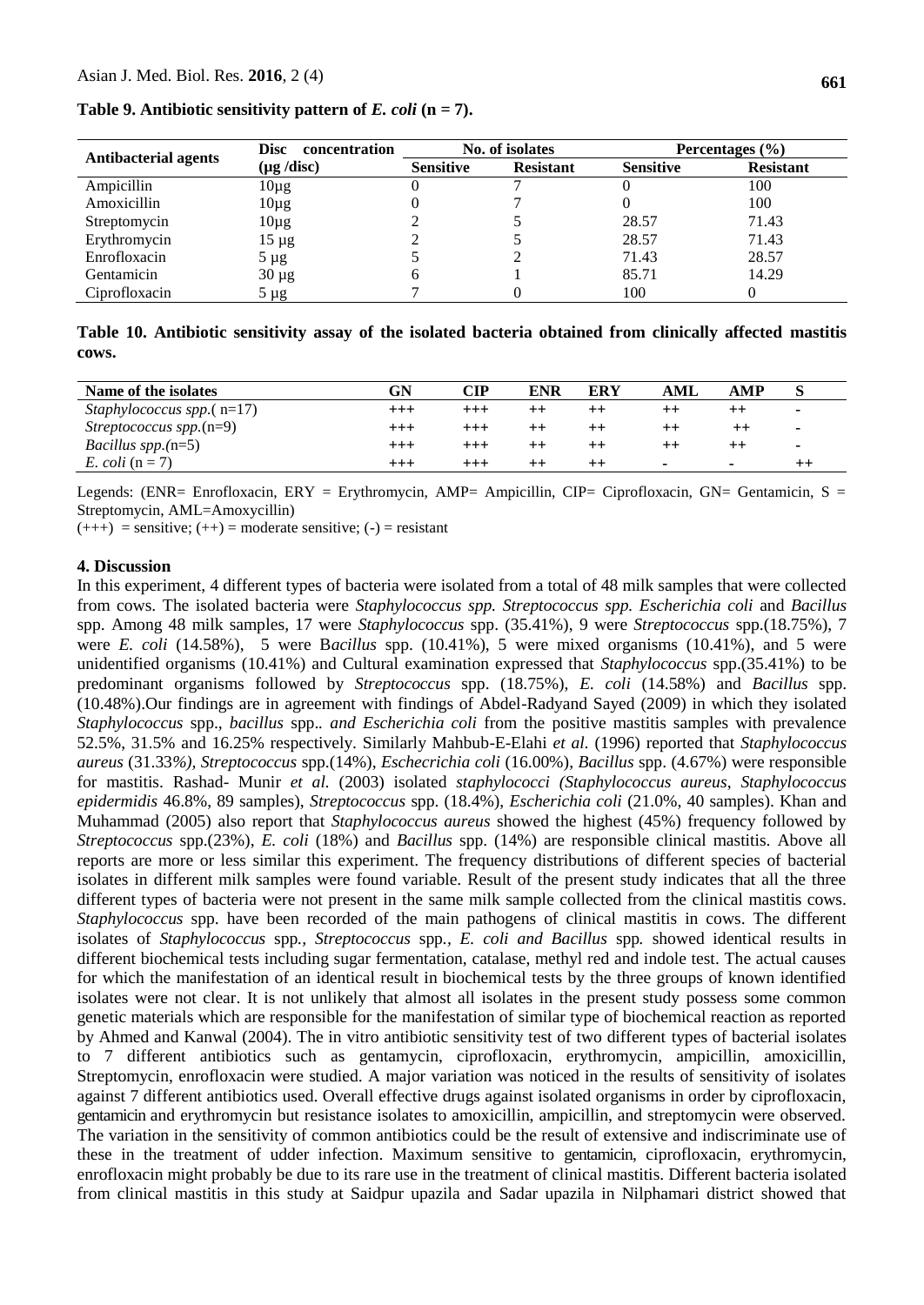*Staphylococci* were the most common, followed by *Streptococcus* spp.*, E. coli* and *Bacillus* spp*.* It is therefore, important for effective treatment of bovine mastitis, medicinal formulations should preferably contain antibiotics having good spectrum of inhibition against all species of bacteria. In this context, it is interesting to note that gentamicin, ciprofloxacin, erythromycin, enrofloxacin could be the antibiotics of choice and as such their use in the treatment of bovine mastitis in preference to conventional formulae is likely to yield the best possible result. Indeed, gentamicin or ciprofloxacin and enrofloxacin could cover most of the prevalent bacteria causing clinical mastitis. Therefore, these antibiotics appear to be promising for the treatment of clinical mastitis in Bangladesh. The results of isolation, identification, biochemical test, frequency distribution and antibiotic sensitivity of the bacteria isolated from milk of clinical mastitis of cows in the present study, indicated that the microbial factors play an important role for the development of clinical bovine mastitis. Detailed further epidemiological study about the extrinsic and intrinsic factors, which might have direct or indirect influence on the development of bovine mastitis in association with microbes are required.

### **5. Conclusions**

*Escherichia coli, Staphylococcus* spp., *Streptococcus* spp. and *Bacillus* spp.*,* were isolated from clinically mastitis affected dairy cows at Saidpur upazila and Sadar upazila in Nilphamari district of Bangladesh. Prudent use of antibiotics should be considered in dairy farm (where permissible) since many strains are resistant to common antibiotics as described in this study. Potential drug resistant pathogens in otherwise normal dairy may be a serious concern for public health. Current findings warrants further studies with the isolated strains of bacteria. The present study has demonstrated the existence of alarming levels of resistance of *Staphylococcus*  spp. to commonly used antimicrobial agents in the study farms and the results are suggesting a possible development of resistance from prolonged and indiscriminate usage of some antimicrobials. It is therefore, very important to implement a systemic application of an *in vitro* antibiotic susceptibility test prior to the use of antibiotics in both treatment and prevention of intra-mammary infections.

### **Acknowledgments**

This research work was supported by Department of Microbiology, Hajee Mohammad Danesh Science and Technology University, Dinajpur, Bangladesh.

#### **Conflict of interest**

None to declare.

### **References**

- Abdel-Rady A and M Sayed, 2009. Epidemiological Studies on Subclinical Mastitis in Dairy cows in Assiut Governorate. Vet. World, 2: 373-380.
- Abid H, S Abdul, MA Shahid, N Muhammad and G Fahad, 2007. Clinical and subclinical *Staphylococcus aureus* mastitis in dairy buffaloes: disease characteristics and antibiotic susceptibility profiles of isolates. Int. J. Agr. Res., 2: 804-811.
- Ahmad R, 2001. Studies on mastitis among dairy buffaloes. Pak. Vet. J., 21: 220-221.
- Bachaya HA, MA Raza, S Murtaza and IUR Akbar, 2011. Subclinical bovine mastitis in Muzaffar Garh district of Punjab, Pakistan. J. Anim. Plant Sci.*,* 21: 16-19.
- Bhaumik A, 1997. Antibiogram and therapeutic studies on clinical mastitis in cattle. Indian Vet. J., 74: 1054- 1055.
- Bradely AJ, 2002. Bovine mastitis an evolving disease. Vet. J., 164: 116-128.
- Bradley AJ, KA Leach, JE Breen, LE Green and MJ Green, 2007. Survey of the incidence and aetiology of mastitis on dairy farms in England and Wales. Vet. Rec., 160: 382.
- Bauer AW, WM Kirby, JC Sherris and M Turck, 1966. Antibiotic susceptibility testing by a standardized single disc method. Am J Clin Pathol, 45: 493-496.
- Buxton A and G Fraser, 1977. Animal Microbiology Vol. 1. Blackwell Scientific Publications, Oxford, London, Edinburg, Melbourne. 15:177-183.
- Constable P, S Pyorala and G Smith, 2008. Guidelines for antimicrobial use in cattle. Guide to Antimicrobial Use in Animals*.* L. Guardabassi, L. B. Jensen, and H. Kruse, ed*.* Blackwell Publishing Ltd., Oxford, UK.12:143–160
- Contreras A, C Luengo, A Sanchez and JC Corrales, 2003.The role of intramammary pathogens in dairy goats. Livestock Production Science,79: 273-283.